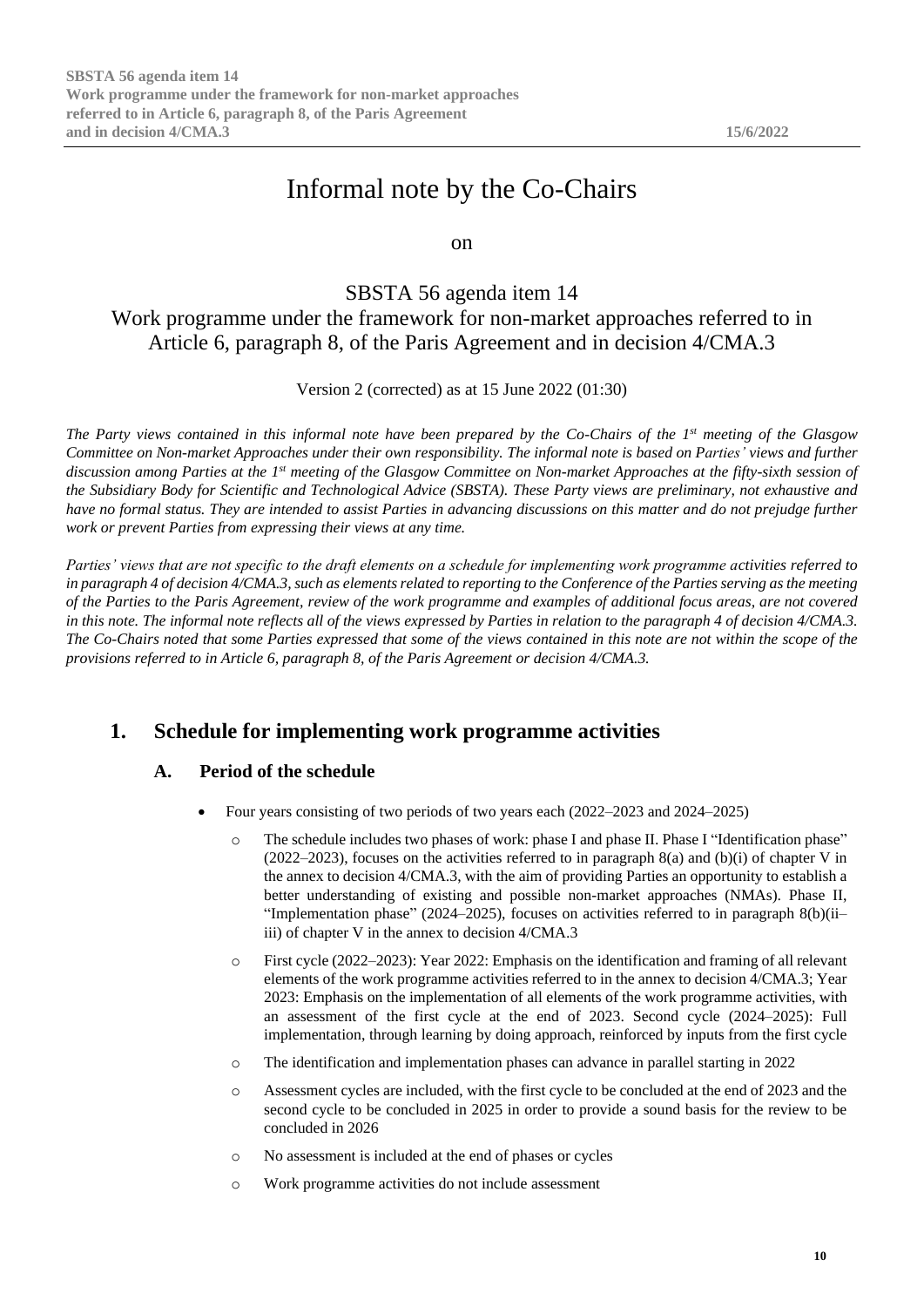## **B. Timeline and expected outcomes of each work programme activity referred to in Chapter V of the annex to decision 4/CMA.3**

| <b>Activity</b>                                                                                                                      | Expected outcomes <sup>1</sup>                                                                                                                                                                                                                                                                                                                                                                                                                                                                                                                                                                                                                              |                                                                                                                                                                                                                                                                                                                                                                                                                                                                                                                                          |                                                                                                                                                                                                                                                                                                                                                                                                                                                                                                                                            |                                                                                                                                                                                    |
|--------------------------------------------------------------------------------------------------------------------------------------|-------------------------------------------------------------------------------------------------------------------------------------------------------------------------------------------------------------------------------------------------------------------------------------------------------------------------------------------------------------------------------------------------------------------------------------------------------------------------------------------------------------------------------------------------------------------------------------------------------------------------------------------------------------|------------------------------------------------------------------------------------------------------------------------------------------------------------------------------------------------------------------------------------------------------------------------------------------------------------------------------------------------------------------------------------------------------------------------------------------------------------------------------------------------------------------------------------------|--------------------------------------------------------------------------------------------------------------------------------------------------------------------------------------------------------------------------------------------------------------------------------------------------------------------------------------------------------------------------------------------------------------------------------------------------------------------------------------------------------------------------------------------|------------------------------------------------------------------------------------------------------------------------------------------------------------------------------------|
|                                                                                                                                      | 2022                                                                                                                                                                                                                                                                                                                                                                                                                                                                                                                                                                                                                                                        | 2023                                                                                                                                                                                                                                                                                                                                                                                                                                                                                                                                     | 2024                                                                                                                                                                                                                                                                                                                                                                                                                                                                                                                                       | 2025                                                                                                                                                                               |
| A: Identifying measures for enhancing existing linkages, creating synergies and facilitating coordination and implementation of NMAs |                                                                                                                                                                                                                                                                                                                                                                                                                                                                                                                                                                                                                                                             |                                                                                                                                                                                                                                                                                                                                                                                                                                                                                                                                          |                                                                                                                                                                                                                                                                                                                                                                                                                                                                                                                                            |                                                                                                                                                                                    |
| <b>A1: Identification of NMAs</b>                                                                                                    |                                                                                                                                                                                                                                                                                                                                                                                                                                                                                                                                                                                                                                                             |                                                                                                                                                                                                                                                                                                                                                                                                                                                                                                                                          |                                                                                                                                                                                                                                                                                                                                                                                                                                                                                                                                            |                                                                                                                                                                                    |
| A1.1: Identifying focus areas of the<br>work programme activities                                                                    | • Submissions on examples of<br>potential additional focus<br>areas are made by Parties and<br>observers {para. $6(b)$ }<br>• A synthesis report on the<br>examples of potential<br>additional focus areas is<br>prepared by the secretariat<br>$\{para. 7\}$<br>• An in-session workshop is<br>organized by the secretariat<br>and a workshop report on the<br>examples of potential<br>additional focus areas is<br>prepared {para. 8}<br>• Focus areas including initial<br>and additional focus areas are<br>established<br>• Any additions to the list of<br>focus areas for phase I are<br>finalized at the $2nd$ meeting of<br>the Glasgow Committee | • Any focus areas in addition<br>to the initial focus areas<br>listed in decision 4/CMA.3<br>are confirmed by the<br><b>Glasgow Committee</b><br>• Informal note on the<br>outcomes of workshops and<br>other work programme<br>activities referred to in<br>paragraph $8(a)$ and $(b)(i)$ of<br>the annex to decision<br>4/CMA.3 is developed at the<br>3 <sup>rd</sup> meeting of the Glasgow<br>Committee<br>• Identification of focus areas<br>of the Glasgow Committee<br>must be concluded and focus<br>areas are adopted at CMA 5 | • Call for submissions to<br>identify additional focus<br>areas for phase II is launched<br>at the $5th$ meeting of the<br><b>Glasgow Committee</b><br>• Informal note on the<br>outcomes of workshops and<br>other work programme<br>activities referred to in<br>paragraph $8(a)$ and $(b)(i)$ of<br>the annex to decision<br>4/CMA.3 is developed at the<br>5 <sup>th</sup> meeting of the Glasgow<br>Committee<br>• Additional focus areas for<br>phase II are finalized at the<br>6 <sup>th</sup> meeting of the Glasgow<br>Committee | • Review of the current focus<br>areas (including the initial and<br>additional lists) is conducted, as<br>part of the review of the work<br>programme at CMA 7<br>(November 2025) |
| A1.2: Identifying existing NMAs                                                                                                      | • Submissions on existing non-                                                                                                                                                                                                                                                                                                                                                                                                                                                                                                                                                                                                                              | • Informal note on the                                                                                                                                                                                                                                                                                                                                                                                                                                                                                                                   | • Informal note on the                                                                                                                                                                                                                                                                                                                                                                                                                                                                                                                     | • Call for submissions for Parties                                                                                                                                                 |
| under the framework that are in                                                                                                      | market approaches in the                                                                                                                                                                                                                                                                                                                                                                                                                                                                                                                                                                                                                                    | outcomes of workshops and                                                                                                                                                                                                                                                                                                                                                                                                                                                                                                                | outcomes of workshops and                                                                                                                                                                                                                                                                                                                                                                                                                                                                                                                  | to identify NMAs to inform                                                                                                                                                         |
| accordance with the provisions                                                                                                       | initial focus areas are made by                                                                                                                                                                                                                                                                                                                                                                                                                                                                                                                                                                                                                             | other work programme                                                                                                                                                                                                                                                                                                                                                                                                                                                                                                                     | other work programme                                                                                                                                                                                                                                                                                                                                                                                                                                                                                                                       | work programme activities to be                                                                                                                                                    |
| referred to in chapter II of the<br>annex to decision 4/CMA.2                                                                        | Parties and observers {para.                                                                                                                                                                                                                                                                                                                                                                                                                                                                                                                                                                                                                                | activities referred to in                                                                                                                                                                                                                                                                                                                                                                                                                                                                                                                | activities referred to in                                                                                                                                                                                                                                                                                                                                                                                                                                                                                                                  | discussed at the subsequent                                                                                                                                                        |
|                                                                                                                                      | 6(a)                                                                                                                                                                                                                                                                                                                                                                                                                                                                                                                                                                                                                                                        | paragraph 8(a) and (b)(i) of                                                                                                                                                                                                                                                                                                                                                                                                                                                                                                             | paragraph 8(a) and (b)(i) of                                                                                                                                                                                                                                                                                                                                                                                                                                                                                                               | meeting of the Glasgow                                                                                                                                                             |
|                                                                                                                                      |                                                                                                                                                                                                                                                                                                                                                                                                                                                                                                                                                                                                                                                             | the annex to decision                                                                                                                                                                                                                                                                                                                                                                                                                                                                                                                    | the annex to decision                                                                                                                                                                                                                                                                                                                                                                                                                                                                                                                      | Committee is launched at the 8 <sup>th</sup>                                                                                                                                       |

<sup>&</sup>lt;sup>1</sup> If the references to the same elements (e.g. informal note) are provided in more than one activity (e.g. A1.2 and A1.3), those elements cover the different activities.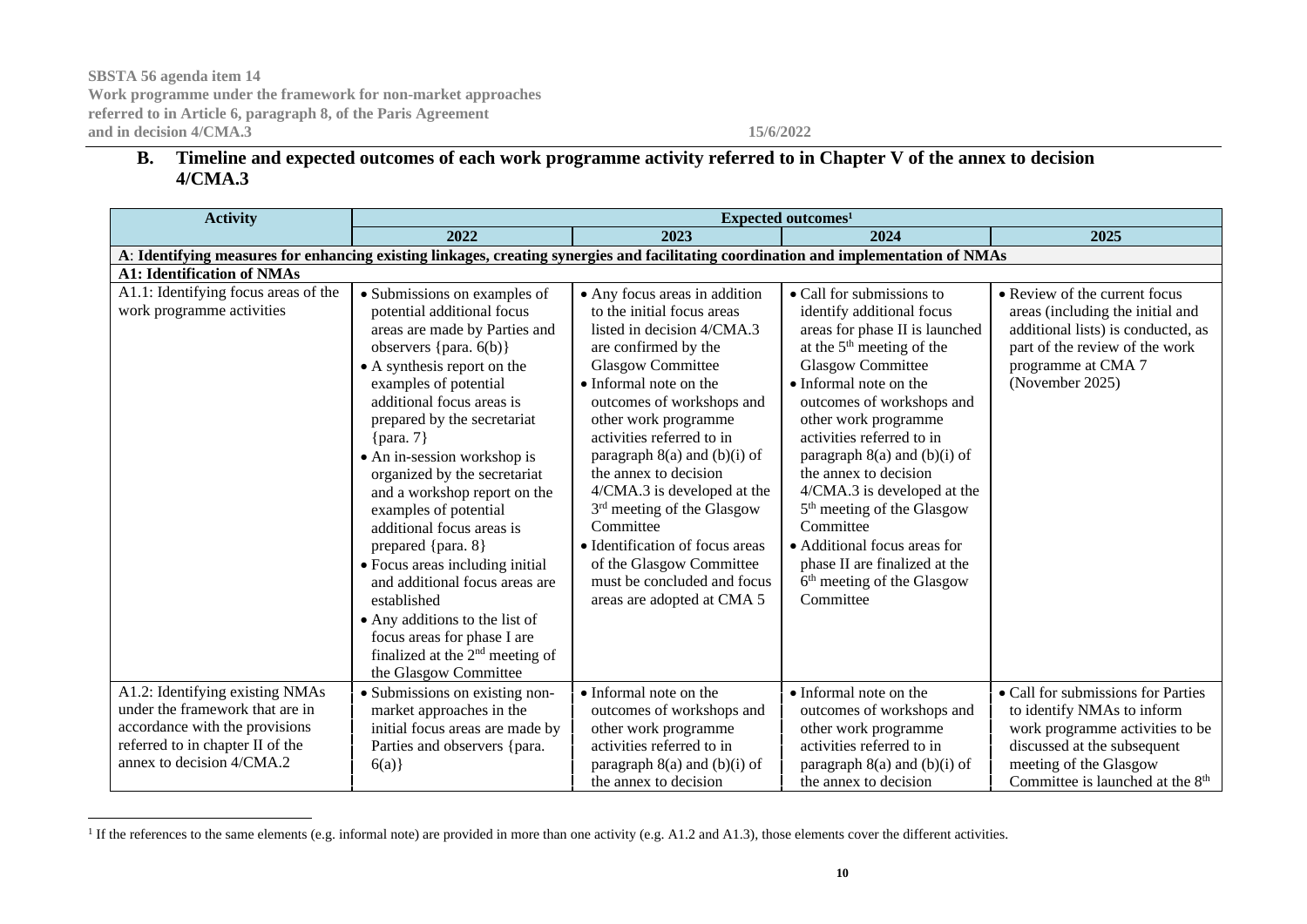| <b>Activity</b>                                                                                                                                                                                                                                                                                                                                                                                                                                                                                                                                                                                                                                                                                                                                                                                                                                                                                                                                                                                                                                                                                                            | Expected outcomes <sup>1</sup>                                                                                                                                                                                                                                                                                                  |                                                                                                                                                                                                                                                                                                                                           |                                     |  |
|----------------------------------------------------------------------------------------------------------------------------------------------------------------------------------------------------------------------------------------------------------------------------------------------------------------------------------------------------------------------------------------------------------------------------------------------------------------------------------------------------------------------------------------------------------------------------------------------------------------------------------------------------------------------------------------------------------------------------------------------------------------------------------------------------------------------------------------------------------------------------------------------------------------------------------------------------------------------------------------------------------------------------------------------------------------------------------------------------------------------------|---------------------------------------------------------------------------------------------------------------------------------------------------------------------------------------------------------------------------------------------------------------------------------------------------------------------------------|-------------------------------------------------------------------------------------------------------------------------------------------------------------------------------------------------------------------------------------------------------------------------------------------------------------------------------------------|-------------------------------------|--|
| 2022                                                                                                                                                                                                                                                                                                                                                                                                                                                                                                                                                                                                                                                                                                                                                                                                                                                                                                                                                                                                                                                                                                                       | 2023                                                                                                                                                                                                                                                                                                                            | 2024                                                                                                                                                                                                                                                                                                                                      | 2025                                |  |
| • A synthesis report on the<br>existing non-market<br>approaches in the initial focus<br>areas is prepared by the<br>secretariat {para. 7}<br>• An in-session workshop is<br>organized by the secretariat<br>and a workshop report on the<br>existing non-market<br>approaches in the initial focus<br>areas is prepared by the<br>secretariat {para. 8}<br>• Call for submissions for<br>Parties to identify NMAs to<br>inform work programme<br>activities to be discussed at the<br>subsequent meeting of the<br>Glasgow Committee is<br>launched at the 2 <sup>nd</sup> meeting of<br>the Glasgow Committee<br>• Define clear criteria for NMAs<br>to be included under the<br>framework.<br>• Allow different initiatives to<br>explain how they meet all the<br>criteria for NMAs {no<br>timeline specified}<br>• Define process for including<br>activities and initiatives as<br>NMAs under the framework to<br>avoid the proliferation of<br>activities and initiatives under<br>the framework {no timeline<br>specified}<br>• An assessment of NMAs<br>based on submitted NDCs of<br>Parties is conducted by the | 4/CMA.3 is developed at the<br>$3rd$ meeting of the Glasgow<br>Committee<br>• Call for submissions for<br>Parties to identify NMAs to<br>inform work programme<br>activities to be discussed at<br>the subsequent meeting of<br>the Glasgow Committee is<br>launched at the 4 <sup>th</sup> meeting<br>of the Glasgow Committee | 4/CMA.3 is developed at the<br>5 <sup>th</sup> meeting of the Glasgow<br>Committee<br>• Call for submissions for<br>Parties to identify NMAs to<br>inform work programme<br>activities to be discussed at<br>the subsequent meeting of<br>the Glasgow Committee is<br>launched at the 6 <sup>th</sup> meeting<br>of the Glasgow Committee | meeting of the Glasgow<br>Committee |  |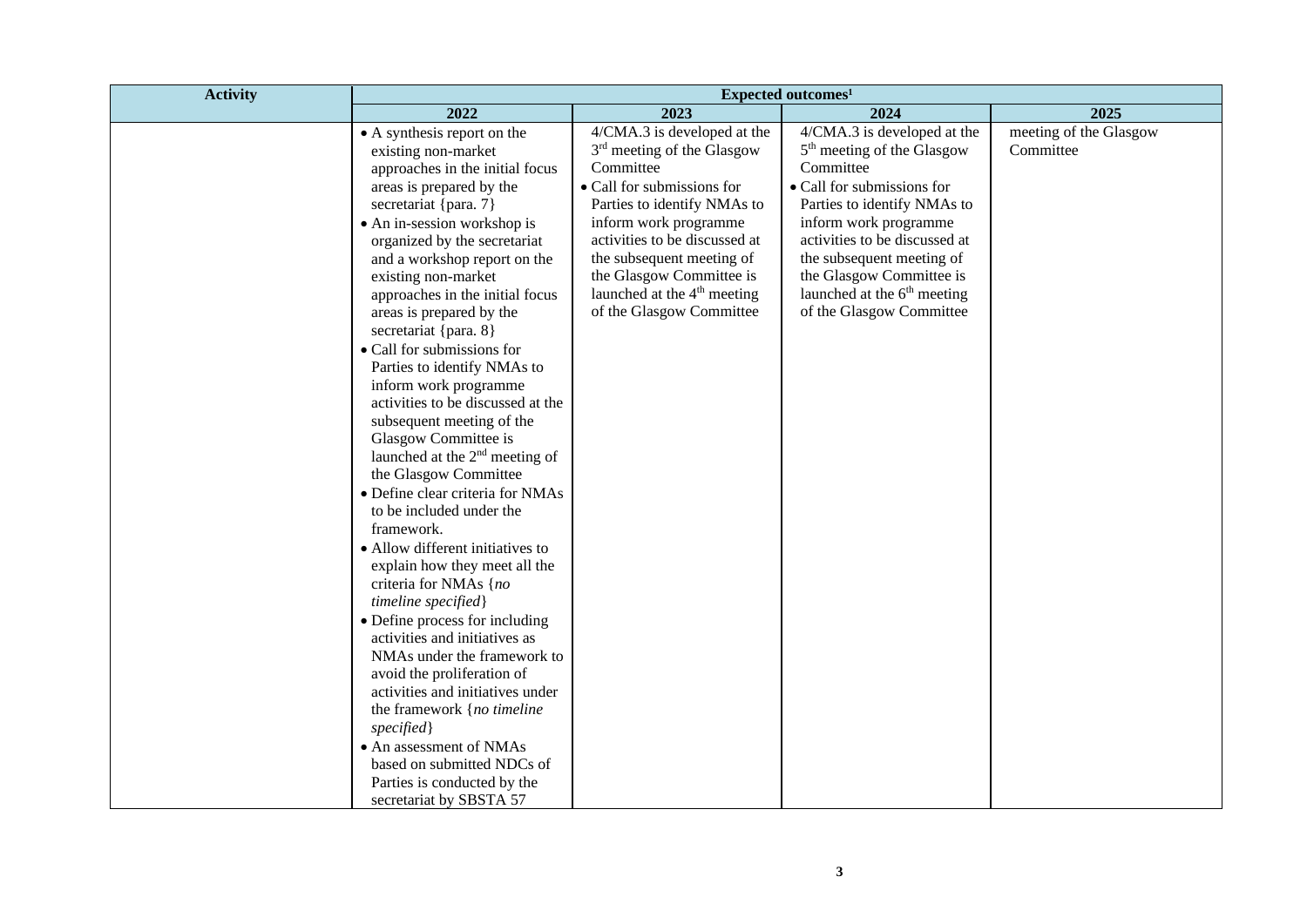| <b>Activity</b>                                                                                                                                                                                                             | Expected outcomes <sup>1</sup>                                                                                                                                                                                                                                                                                                                                                                                                                                                                                                                                                                                   |                                                                                                                                                                                                                                                             |                                                                                                                                                                                                                                                             |      |
|-----------------------------------------------------------------------------------------------------------------------------------------------------------------------------------------------------------------------------|------------------------------------------------------------------------------------------------------------------------------------------------------------------------------------------------------------------------------------------------------------------------------------------------------------------------------------------------------------------------------------------------------------------------------------------------------------------------------------------------------------------------------------------------------------------------------------------------------------------|-------------------------------------------------------------------------------------------------------------------------------------------------------------------------------------------------------------------------------------------------------------|-------------------------------------------------------------------------------------------------------------------------------------------------------------------------------------------------------------------------------------------------------------|------|
|                                                                                                                                                                                                                             | 2022                                                                                                                                                                                                                                                                                                                                                                                                                                                                                                                                                                                                             | 2023                                                                                                                                                                                                                                                        | 2024                                                                                                                                                                                                                                                        | 2025 |
|                                                                                                                                                                                                                             | • No assessment of NMAs<br>based on submitted NDCs of<br>Parties                                                                                                                                                                                                                                                                                                                                                                                                                                                                                                                                                 |                                                                                                                                                                                                                                                             |                                                                                                                                                                                                                                                             |      |
| <b>A2: Identification of measures</b>                                                                                                                                                                                       |                                                                                                                                                                                                                                                                                                                                                                                                                                                                                                                                                                                                                  |                                                                                                                                                                                                                                                             |                                                                                                                                                                                                                                                             |      |
| A2.1: Identifying and evaluating<br>positive and other experience of<br>existing linkages, synergies,<br>coordination and implementation in<br>relation to NMAs                                                             | • The activities "identifying<br>measures" could be concluded<br>in November 2022, pending<br>the results of this meeting and<br>the $2nd$ meeting of the<br><b>Glasgow Committee</b><br>• Criteria for identifying and<br>evaluating experience have<br>been developed, experience<br>reviewed and integrated into<br>the framework<br>· Submissions from Parties for<br>presentations and reviews of<br>their NMA experience<br>(sectoral, bilateral,<br>multilateral, territorial<br>approaches, programmatic<br>approaches, and other<br>approaches) are published<br>• Technical synthesis is<br>formulated | • Informal note on the<br>outcomes of workshops and<br>other work programme<br>activities referred to in<br>paragraph 8(a) and (b)(i) of<br>the annex to decision<br>4/CMA.3 is developed at the<br>3 <sup>rd</sup> meeting of the Glasgow<br>Committee     | • Informal note on the<br>outcomes of workshops and<br>other work programme<br>activities referred to in<br>paragraph 8(a) and (b)(i) of<br>the annex to decision<br>4/CMA.3 is developed at the<br>5 <sup>th</sup> meeting of the Glasgow<br>Committee     |      |
| A2.2: Identifying measures for<br>enhancing existing linkages,<br>creating synergies and facilitating<br>coordination and implementation of<br>NMAs, including in the local,<br>subnational, national and global<br>context | • The activities "identifying<br>measures" could be concluded<br>in November 2022, pending<br>the results of this meeting and<br>the 2 <sup>nd</sup> meeting of the<br><b>Glasgow Committee</b><br>• Technical paper is developed<br>to summarize the outcomes of<br>a workshop for identifying<br>measures for consideration<br>and agreement<br>• Synthesis paper is developed<br>to summarize the outcomes of<br>a workshop for identifying                                                                                                                                                                   | • Informal note on the<br>outcomes of workshops and<br>other work programme<br>activities referred to in<br>paragraph $8(a)$ and $(b)(i)$ of<br>the annex to decision<br>4/CMA.3 is developed at the<br>3 <sup>rd</sup> meeting of the Glasgow<br>Committee | • Informal note on the<br>outcomes of workshops and<br>other work programme<br>activities referred to in<br>paragraph $8(a)$ and $(b)(i)$ of<br>the annex to decision<br>4/CMA.3 is developed at the<br>5 <sup>th</sup> meeting of the Glasgow<br>Committee |      |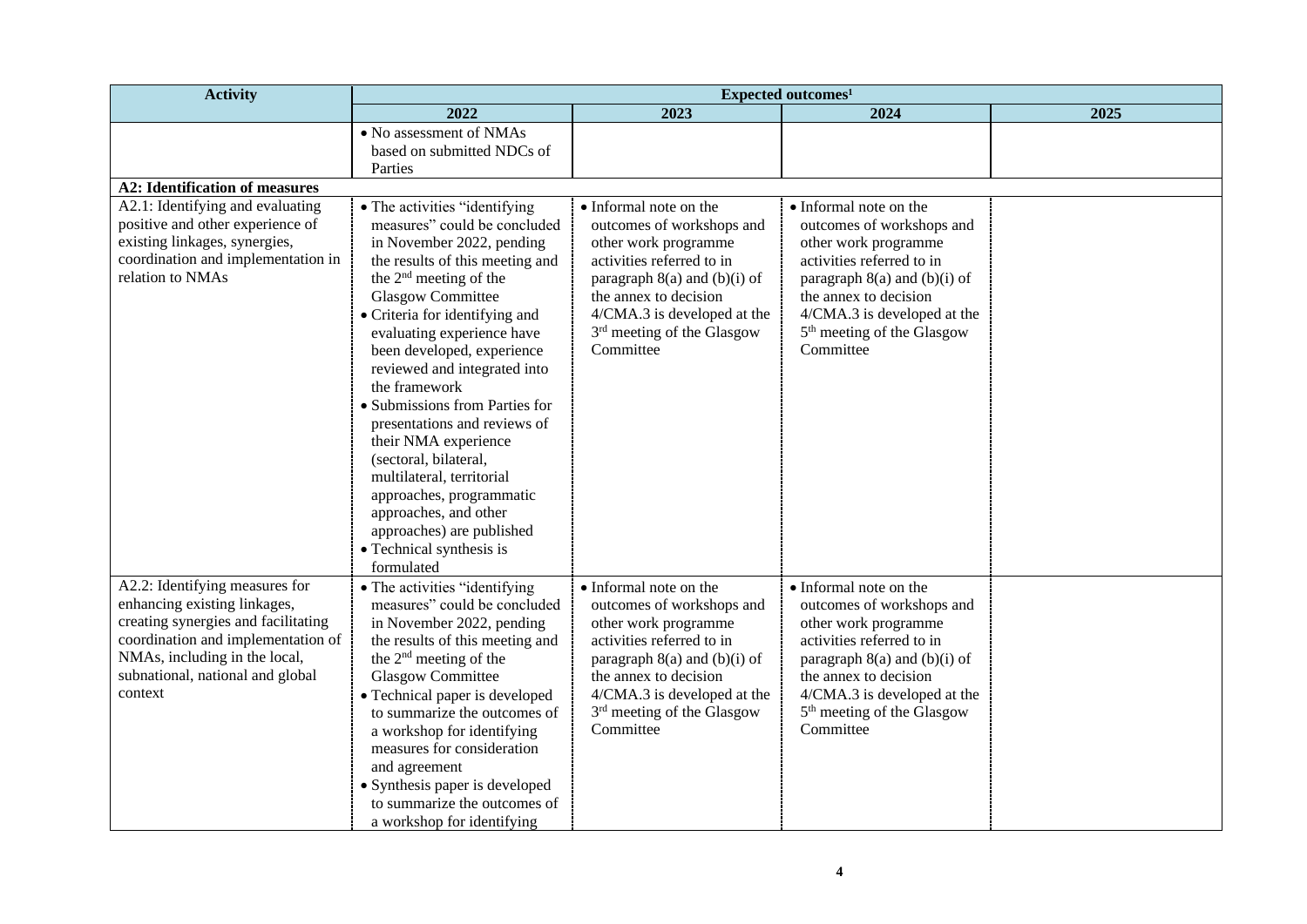| <b>Activity</b>                                                                                                                                                                                                                                                                                                                                                                        | Expected outcomes <sup>1</sup>                                                                                                                                                                                                                                                                                                                                                                                                                                                                                                                                                                                                                                |                                                                                                                                                                                                                                                                                                                                                                                                                                                                                                                                                                                                                                                               |                                                                                                                                                                                                                                                                                                                                                                                                                                                                                                                                                                                                                                                                      |                                                                                                                                                                                                                                                                                                                                                                                                       |
|----------------------------------------------------------------------------------------------------------------------------------------------------------------------------------------------------------------------------------------------------------------------------------------------------------------------------------------------------------------------------------------|---------------------------------------------------------------------------------------------------------------------------------------------------------------------------------------------------------------------------------------------------------------------------------------------------------------------------------------------------------------------------------------------------------------------------------------------------------------------------------------------------------------------------------------------------------------------------------------------------------------------------------------------------------------|---------------------------------------------------------------------------------------------------------------------------------------------------------------------------------------------------------------------------------------------------------------------------------------------------------------------------------------------------------------------------------------------------------------------------------------------------------------------------------------------------------------------------------------------------------------------------------------------------------------------------------------------------------------|----------------------------------------------------------------------------------------------------------------------------------------------------------------------------------------------------------------------------------------------------------------------------------------------------------------------------------------------------------------------------------------------------------------------------------------------------------------------------------------------------------------------------------------------------------------------------------------------------------------------------------------------------------------------|-------------------------------------------------------------------------------------------------------------------------------------------------------------------------------------------------------------------------------------------------------------------------------------------------------------------------------------------------------------------------------------------------------|
|                                                                                                                                                                                                                                                                                                                                                                                        | 2022                                                                                                                                                                                                                                                                                                                                                                                                                                                                                                                                                                                                                                                          | 2023                                                                                                                                                                                                                                                                                                                                                                                                                                                                                                                                                                                                                                                          | 2024                                                                                                                                                                                                                                                                                                                                                                                                                                                                                                                                                                                                                                                                 | 2025                                                                                                                                                                                                                                                                                                                                                                                                  |
|                                                                                                                                                                                                                                                                                                                                                                                        | measures for consideration                                                                                                                                                                                                                                                                                                                                                                                                                                                                                                                                                                                                                                    |                                                                                                                                                                                                                                                                                                                                                                                                                                                                                                                                                                                                                                                               |                                                                                                                                                                                                                                                                                                                                                                                                                                                                                                                                                                                                                                                                      |                                                                                                                                                                                                                                                                                                                                                                                                       |
|                                                                                                                                                                                                                                                                                                                                                                                        | and agreement                                                                                                                                                                                                                                                                                                                                                                                                                                                                                                                                                                                                                                                 |                                                                                                                                                                                                                                                                                                                                                                                                                                                                                                                                                                                                                                                               |                                                                                                                                                                                                                                                                                                                                                                                                                                                                                                                                                                                                                                                                      |                                                                                                                                                                                                                                                                                                                                                                                                       |
| <b>B:</b> Implementing measures                                                                                                                                                                                                                                                                                                                                                        |                                                                                                                                                                                                                                                                                                                                                                                                                                                                                                                                                                                                                                                               |                                                                                                                                                                                                                                                                                                                                                                                                                                                                                                                                                                                                                                                               |                                                                                                                                                                                                                                                                                                                                                                                                                                                                                                                                                                                                                                                                      |                                                                                                                                                                                                                                                                                                                                                                                                       |
| B1: Developing and implementing<br>tools, with the assistance of the<br>secretariat, including a UNFCCC<br>web-based platform for recording<br>and exchanging information on<br>NMAs, including information<br>identified through the work<br>programme, and supporting the<br>identification of opportunities for<br>participating Parties to identify,<br>develop and implement NMAs | • Submissions on the UNFCCC<br>web-based platform, including<br>on how to operationalize it,<br>are made by Parties and<br>observers {para. $6(c)$ }<br>• A synthesis report on the<br>UNFCCC web-based platform<br>is prepared by the secretariat<br>$\{para. 7\}$<br>• An in-session workshop is<br>organized by the secretariat<br>and a workshop report on the<br>UNFCCC web-based platform<br>is prepared {para. 8}<br>• A draft CMA decision on the<br>schedule for implementing<br>work programme activities<br>including specifications for<br>the UNFCCC web-based<br>platform is developed and<br>recommended by the Glasgow<br>Committee {para. 4} | • A web-based platform is<br>established and functioning<br>• A web-based platform is<br>established, administered<br>and functioning, including<br>administrative arrangements<br>for matchmaking NMA<br>needs and provision of<br>means of implementation,<br>with regular meetings<br>• A web-based platform for<br>the recording and exchange<br>of information is established<br>and functioning Informal<br>note on the outcomes of<br>workshops and other work<br>programme activities<br>referred to in paragraph 8(a)<br>and $(b)(i)$ of the annex to<br>decision 4/CMA.3 is<br>developed at the 3 <sup>rd</sup> meeting<br>of the Glasgow Committee | • A web-based platform is<br>established and functioning<br>• A web-based platform is<br>established, administered<br>and functioning, including<br>administrative arrangements<br>for matchmaking NMA<br>needs and provision of<br>means of implementation,<br>with regular meetings<br>• A web-based platform for<br>the recording and exchange<br>of information is established<br>and functioning<br>• Informal note on the<br>outcomes of workshops and<br>other work programme<br>activities referred to in<br>paragraph $8(a)$ and $(b)(i)$ of<br>the annex to decision<br>4/CMA.3 is developed at the<br>5 <sup>th</sup> meeting of the Glasgow<br>Committee | • A web-based platform is<br>established and functioning<br>• A web-based platform is<br>established, administered and<br>functioning, including<br>administrative arrangements for<br>matchmaking NMA needs and<br>provision of means of<br>implementation, with regular<br>meetings<br>• A web-based platform for the<br>recording and exchange of<br>information is established and<br>functioning |
| B2: Identifying and sharing information, best practices, lessons learned and case studies in relation to developing and implementing NMAs, including on how to:                                                                                                                                                                                                                        |                                                                                                                                                                                                                                                                                                                                                                                                                                                                                                                                                                                                                                                               |                                                                                                                                                                                                                                                                                                                                                                                                                                                                                                                                                                                                                                                               |                                                                                                                                                                                                                                                                                                                                                                                                                                                                                                                                                                                                                                                                      |                                                                                                                                                                                                                                                                                                                                                                                                       |
| B2.1: Replicate successful NMAs,<br>including in the local, subnational,<br>national and global context                                                                                                                                                                                                                                                                                | • Workshops are organized once<br>or twice a year, with<br>presenters and experts invited<br>to share their views and<br>experience                                                                                                                                                                                                                                                                                                                                                                                                                                                                                                                           | • Repository of learning by<br>doing and good practices<br>through working groups and<br>task forces is developed<br>• Workshops are organized<br>once or twice a year, with<br>presenters and experts<br>invited to share their views<br>and experience<br>• Working groups for good<br>practices in the focus areas<br>are established                                                                                                                                                                                                                                                                                                                      | • Workshops are organized<br>once or twice a year, with<br>presenters and experts<br>invited to share their views<br>and experience<br>• Working groups for good<br>practices in the focus areas<br>are operationalized<br>• No working groups for good<br>practices in the focus areas<br>are established                                                                                                                                                                                                                                                                                                                                                           | • Workshops are organized once<br>or twice a year, with presenters<br>and experts invited to share their<br>views and experience<br>• Informal note on outcomes of<br>workshops and other work<br>programme activities in<br>paragraph 8(b)(ii-iii) is<br>developed at the 7 <sup>th</sup> meeting of<br>the Glasgow Committee                                                                        |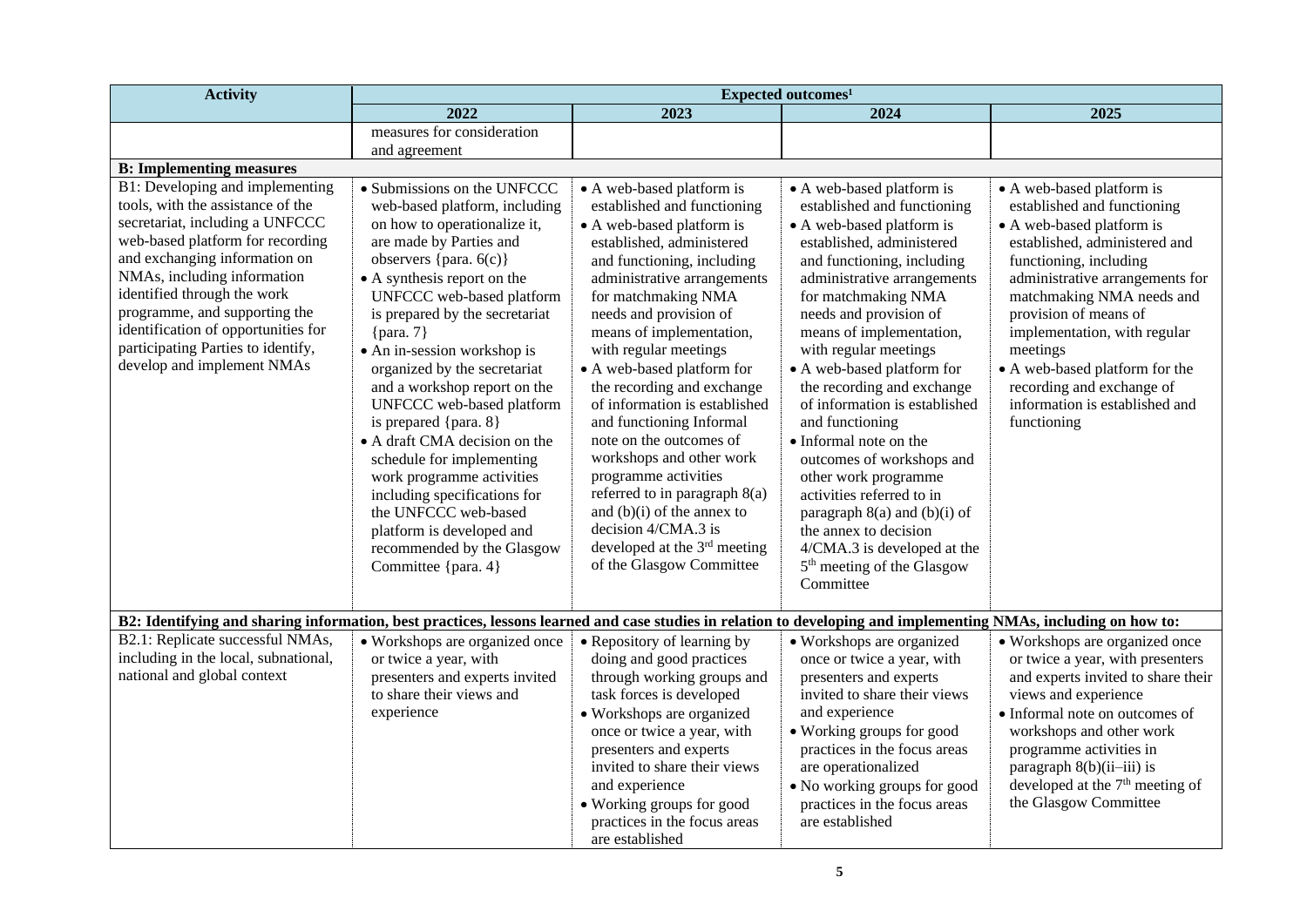| <b>Activity</b>                                                                                                                                      | Expected outcomes <sup>1</sup>                                                                                                      |                                                                                                                                                                                                                                                                                                                                                                                                                                                                                           |                                                                                                                                                                                                                                                                                                            |                                                                                                                                                                                                                                                                                                                                                                                                                                                                                                         |
|------------------------------------------------------------------------------------------------------------------------------------------------------|-------------------------------------------------------------------------------------------------------------------------------------|-------------------------------------------------------------------------------------------------------------------------------------------------------------------------------------------------------------------------------------------------------------------------------------------------------------------------------------------------------------------------------------------------------------------------------------------------------------------------------------------|------------------------------------------------------------------------------------------------------------------------------------------------------------------------------------------------------------------------------------------------------------------------------------------------------------|---------------------------------------------------------------------------------------------------------------------------------------------------------------------------------------------------------------------------------------------------------------------------------------------------------------------------------------------------------------------------------------------------------------------------------------------------------------------------------------------------------|
|                                                                                                                                                      | 2022                                                                                                                                | 2023                                                                                                                                                                                                                                                                                                                                                                                                                                                                                      | 2024                                                                                                                                                                                                                                                                                                       | 2025                                                                                                                                                                                                                                                                                                                                                                                                                                                                                                    |
|                                                                                                                                                      |                                                                                                                                     | • No working groups for good<br>practices in the focus areas<br>are established                                                                                                                                                                                                                                                                                                                                                                                                           |                                                                                                                                                                                                                                                                                                            | • Working groups for good<br>practices in the focus areas are<br>operationalized<br>• No working groups for good<br>practices in the focus areas are<br>established                                                                                                                                                                                                                                                                                                                                     |
| B2.2: Facilitate enabling<br>environments and successful policy<br>frameworks                                                                        | · Workshops are organized once<br>or twice a year, with<br>presenters and experts invited<br>to share their views and<br>experience | • Repository of learning by<br>doing and good practices<br>through working groups and<br>task forces is developed<br>• Workshops are organized<br>once or twice a year, with<br>presenters and experts<br>invited to share their views<br>and experience<br>• Working groups for good<br>practices in the focus areas<br>are established<br>• No working groups for good<br>practices in the focus areas<br>are established                                                               | • Workshops are organized<br>once or twice a year, with<br>presenters and experts<br>invited to share their views<br>and experience<br>• Working groups for good<br>practices in the focus areas<br>are operationalized<br>• No working groups for good<br>practices in the focus areas<br>are established | • Workshops are organized once<br>or twice a year, with presenters<br>and experts invited to share their<br>views and experience<br>• Informal note on outcomes of<br>workshops and other work<br>programme activities in<br>paragraph 8(b)(ii-iii) is<br>developed at the 7 <sup>th</sup> meeting of<br>the Glasgow Committee<br>• Working groups for good<br>practices in the focus areas are<br>operationalized<br>• No working groups for good<br>practices in the focus areas are<br>established   |
| B2.3: Enhance the engagement in<br>NMAs the private sector, civil<br>society organizations and<br>vulnerable and impacted sectors<br>and communities | • Workshops are organized once<br>or twice a year, with<br>presenters and experts invited<br>to share their views and<br>experience | • Repository of learning by<br>doing and good practices<br>through working groups and<br>task forces is developed<br>• Workshops are organized<br>once or twice a year, with<br>presenters and experts<br>invited to share their views<br>and experience<br>· Guidelines, procedures and<br>safeguards for facilitating<br>NMAs, including in relation<br>to indigenous peoples'<br>rights, are developed<br>· Working groups for good<br>practices in the focus areas<br>are established | · Workshops are organized<br>once or twice a year, with<br>presenters and experts<br>invited to share their views<br>and experience<br>• Working groups for good<br>practices in the focus areas<br>are operationalized<br>• No working groups for good<br>practices in the focus areas<br>are established | • Workshops are organized once<br>or twice a year, with presenters<br>and experts invited to share their<br>views and experience<br>• Informal note on outcomes of<br>workshops and other work<br>programme activities in<br>paragraph $8(b)(ii-iii)$ is<br>developed at the 7 <sup>th</sup> meeting of<br>the Glasgow Committee<br>• Working groups for good<br>practices in the focus areas are<br>operationalized<br>. No working groups for good<br>practices in the focus areas are<br>established |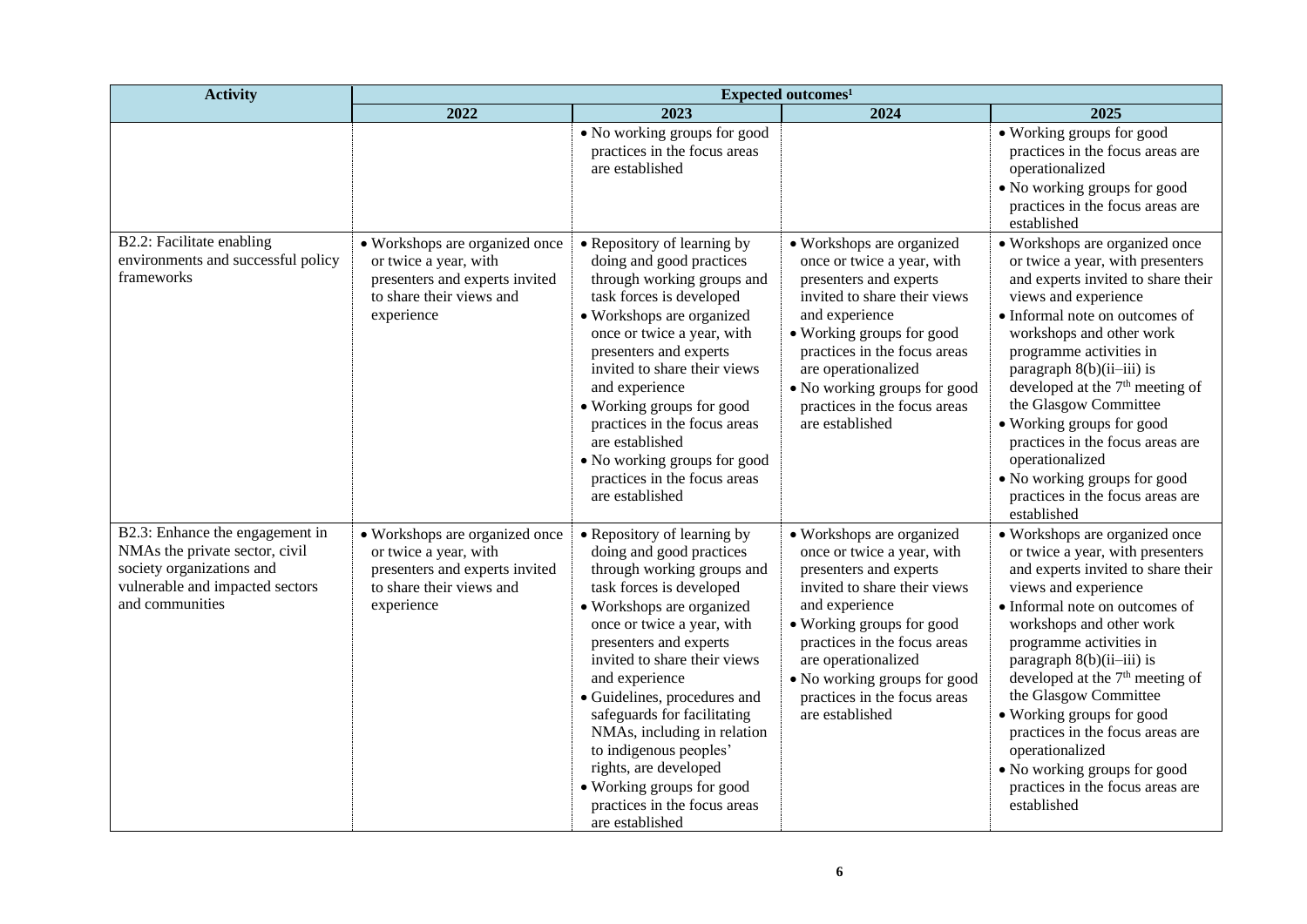| <b>Activity</b>                                                                                                                                                                                                                                                      | Expected outcomes <sup>1</sup>                                                                                                      |                                                                                                                                                                                                                                                                                                                                                                                                                             |                                                                                                                                                                                                                                                                                                            |                                                                                                                                                                                                                                                                                                                                                                                                                                                                                                         |
|----------------------------------------------------------------------------------------------------------------------------------------------------------------------------------------------------------------------------------------------------------------------|-------------------------------------------------------------------------------------------------------------------------------------|-----------------------------------------------------------------------------------------------------------------------------------------------------------------------------------------------------------------------------------------------------------------------------------------------------------------------------------------------------------------------------------------------------------------------------|------------------------------------------------------------------------------------------------------------------------------------------------------------------------------------------------------------------------------------------------------------------------------------------------------------|---------------------------------------------------------------------------------------------------------------------------------------------------------------------------------------------------------------------------------------------------------------------------------------------------------------------------------------------------------------------------------------------------------------------------------------------------------------------------------------------------------|
|                                                                                                                                                                                                                                                                      | 2022                                                                                                                                | 2023                                                                                                                                                                                                                                                                                                                                                                                                                        | 2024                                                                                                                                                                                                                                                                                                       | 2025                                                                                                                                                                                                                                                                                                                                                                                                                                                                                                    |
|                                                                                                                                                                                                                                                                      |                                                                                                                                     | • No working groups for good<br>practices in the focus areas<br>are established                                                                                                                                                                                                                                                                                                                                             |                                                                                                                                                                                                                                                                                                            |                                                                                                                                                                                                                                                                                                                                                                                                                                                                                                         |
| B2.4: Leverage and generate<br>mitigation co-benefits resulting<br>from adaptation actions and/or<br>economic diversification plans that<br>assist the implementation of NDCs                                                                                        | • Workshops are organized once<br>or twice a year, with<br>presenters and experts invited<br>to share their views and<br>experience | • Repository of learning by<br>doing and good practices<br>through working groups and<br>task forces is developed<br>• Workshops are organized<br>once or twice a year, with<br>presenters and experts<br>invited to share their views<br>and experience<br>• Working groups for good<br>practices in the focus areas<br>are established<br>• No working groups for good<br>practices in the focus areas<br>are established | • Workshops are organized<br>once or twice a year, with<br>presenters and experts<br>invited to share their views<br>and experience<br>• Working groups for good<br>practices in the focus areas<br>are operationalized<br>• No working groups for good<br>practices in the focus areas<br>are established | • Workshops are organized once<br>or twice a year, with presenters<br>and experts invited to share their<br>views and experience<br>• Informal note on outcomes of<br>workshops and other work<br>programme activities in<br>paragraph $8(b)(ii-iii)$ is<br>developed at the 7 <sup>th</sup> meeting of<br>the Glasgow Committee<br>• Working groups for good<br>practices in the focus areas are<br>operationalized<br>• No working groups for good<br>practices in the focus areas are<br>established |
| B2.5: Promote cooperation on<br>NMAs between Parties that<br>supports the implementation of<br>ambitious NDCs contributing to the<br>achievement of the long-term<br>temperature goal of the Paris<br>Agreement, including in relation to<br>the development of NMAs | • Workshops are organized once<br>or twice a year, with<br>presenters and experts invited<br>to share their views and<br>experience | • Repository of learning by<br>doing and good practices<br>through working groups and<br>task forces is developed<br>• Workshops are organized<br>once or twice a year, with<br>presenters and experts<br>invited to share their views<br>and experience<br>• Working groups for good<br>practices in the focus areas<br>are established<br>• No working groups for good<br>practices in the focus areas<br>are established | • Workshops are organized<br>once or twice a year, with<br>presenters and experts<br>invited to share their views<br>and experience<br>• Working groups for good<br>practices in the focus areas<br>are operationalized<br>• No working groups for good<br>practices in the focus areas<br>are established | · Workshops are organized once<br>or twice a year, with presenters<br>and experts invited to share their<br>views and experience<br>• Informal note on outcomes of<br>workshops and other work<br>programme activities in<br>paragraph $8(b)(ii-iii)$ is<br>developed at the 7 <sup>th</sup> meeting of<br>the Glasgow Committee<br>• Working groups for good<br>practices in the focus areas are<br>operationalized<br>• No working groups for good<br>practices in the focus areas are<br>established |
| B2.6: Estimate and report the<br>impacts of NMAs on mitigation and<br>adaptation                                                                                                                                                                                     | • Workshops are organized once<br>or twice a year, with<br>presenters and experts invited<br>to share their views and<br>experience | • Repository of learning by<br>doing and good practices<br>through working groups and<br>task forces is developed                                                                                                                                                                                                                                                                                                           | • Workshops are organized<br>once or twice a year, with<br>presenters and experts<br>invited to share their views<br>and experience                                                                                                                                                                        | • Workshops are organized once<br>or twice a year, with presenters<br>and experts invited to share their<br>views and experience                                                                                                                                                                                                                                                                                                                                                                        |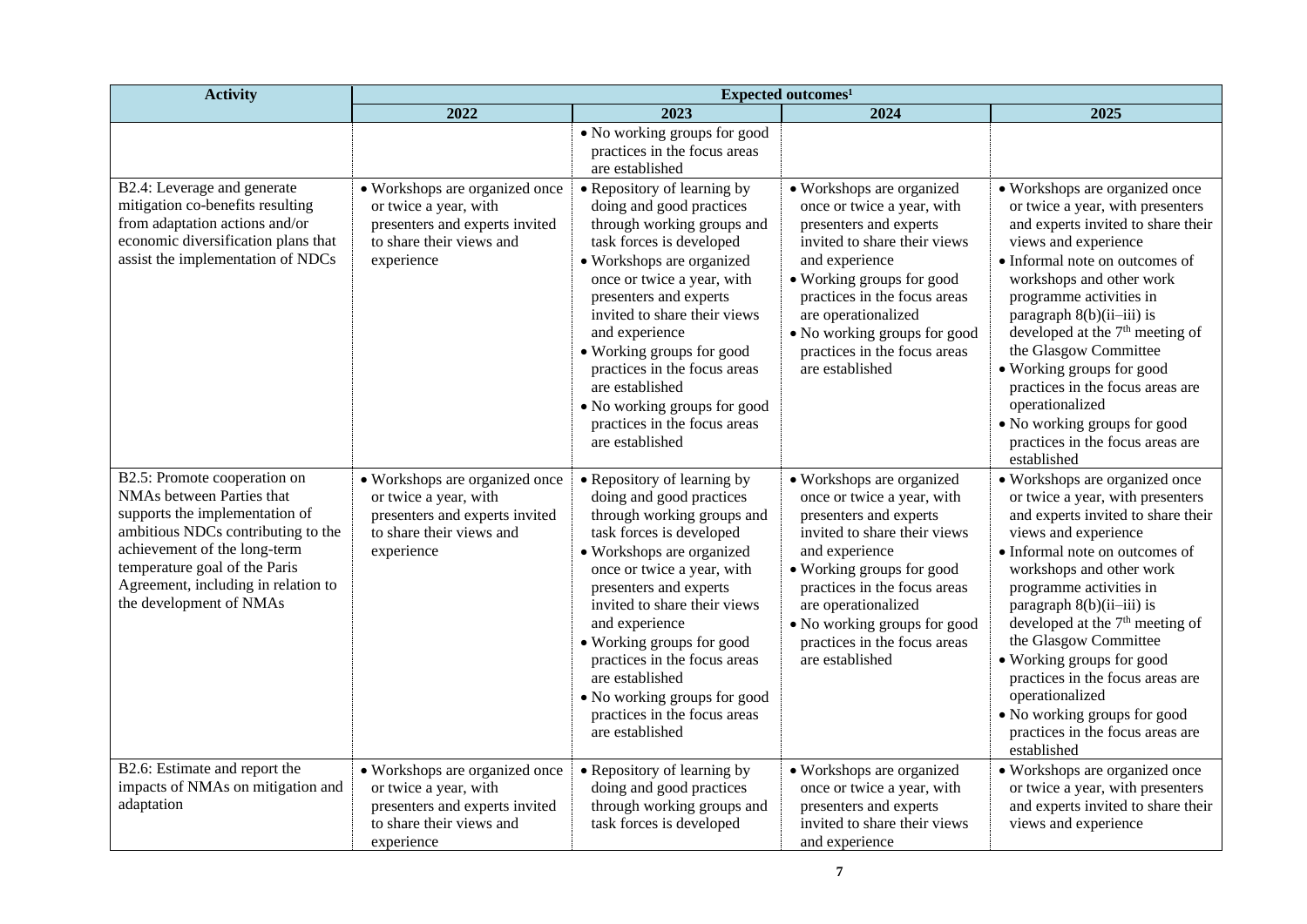| <b>Activity</b>                                                                                                                                                                                                                                    | Expected outcomes <sup>1</sup>                                                                                                      |                                                                                                                                                                                                                                                                                                                                                                                                                             |                                                                                                                                                                                                                                                                                                                   |                                                                                                                                                                                                                                                                                                                                                                                                                                                                                                                   |
|----------------------------------------------------------------------------------------------------------------------------------------------------------------------------------------------------------------------------------------------------|-------------------------------------------------------------------------------------------------------------------------------------|-----------------------------------------------------------------------------------------------------------------------------------------------------------------------------------------------------------------------------------------------------------------------------------------------------------------------------------------------------------------------------------------------------------------------------|-------------------------------------------------------------------------------------------------------------------------------------------------------------------------------------------------------------------------------------------------------------------------------------------------------------------|-------------------------------------------------------------------------------------------------------------------------------------------------------------------------------------------------------------------------------------------------------------------------------------------------------------------------------------------------------------------------------------------------------------------------------------------------------------------------------------------------------------------|
|                                                                                                                                                                                                                                                    | 2022                                                                                                                                | 2023                                                                                                                                                                                                                                                                                                                                                                                                                        | 2024                                                                                                                                                                                                                                                                                                              | 2025                                                                                                                                                                                                                                                                                                                                                                                                                                                                                                              |
|                                                                                                                                                                                                                                                    |                                                                                                                                     | • Workshops are organized<br>once or twice a year, with<br>presenters and experts<br>invited to share their views<br>and experience<br>• Working groups for good<br>practices in the focus areas<br>are established<br>• No working groups for good<br>practices in the focus areas<br>are established                                                                                                                      | • Working groups for good<br>practices in the focus areas<br>are operationalized<br>• No working groups for good<br>practices in the focus areas<br>are established<br>• Informal note on the<br>progress and results of the<br>implementation of the work<br>for impacts of NMAs on<br>mitigation and adaptation | · Informal note on outcomes of<br>workshops and other work<br>programme activities in<br>paragraph $8(b)(ii-iii)$ is<br>developed at the 7 <sup>th</sup> meeting of<br>the Glasgow Committee<br>• Working groups for good<br>practices in the focus areas are<br>operationalized<br>• No working groups for good<br>practices in the focus areas are<br>established<br>• Informal note on the progress<br>and results of the<br>implementation of the work for<br>impacts of NMAs on mitigation<br>and adaptation |
| B2.7: Establish guidelines,<br>procedures and safeguards to<br>facilitate NMAs<br>B3: Identifying initiatives, programmes and projects for facilitating NMAs that support the implementation of NDCs to allow for higher mitigation and adaptation | • Workshops are organized once<br>or twice a year, with<br>presenters and experts invited<br>to share their views and<br>experience | • Repository of learning by<br>doing and good practices<br>through working groups and<br>task forces is developed<br>• Workshops are organized<br>once or twice a year, with<br>presenters and experts<br>invited to share their views<br>and experience<br>• Working groups for good<br>practices in the focus areas<br>are established<br>• No working groups for good<br>practices in the focus areas<br>are established | • Workshops are organized<br>once or twice a year, with<br>presenters and experts<br>invited to share their views<br>and experience<br>• Working groups for good<br>practices in the focus areas<br>are operationalized<br>• No working groups for good<br>practices in the focus areas<br>are established        | • Workshops are organized once<br>or twice a year, with presenters<br>and experts invited to share their<br>views and experience<br>• Informal note on outcomes of<br>workshops and other work<br>programme activities in<br>paragraph $8(b)(ii-iii)$ is<br>developed at the 7 <sup>th</sup> meeting of<br>the Glasgow Committee<br>• Working groups for good<br>practices in the focus areas are<br>operationalized<br>• No working groups for good<br>practices in the focus areas are<br>established           |
| ambitions in NDCs by:<br>B3.1: Establishing linkages with                                                                                                                                                                                          |                                                                                                                                     | • Coordination network of                                                                                                                                                                                                                                                                                                                                                                                                   | • Coordination network of                                                                                                                                                                                                                                                                                         | • Informal note on outcomes of                                                                                                                                                                                                                                                                                                                                                                                                                                                                                    |
| bodies, institutional arrangements<br>and processes under or related to                                                                                                                                                                            |                                                                                                                                     | UNFCCC entities and other                                                                                                                                                                                                                                                                                                                                                                                                   | UNFCCC entities and other                                                                                                                                                                                                                                                                                         | workshops and other work                                                                                                                                                                                                                                                                                                                                                                                                                                                                                          |
| the Convention and the Paris                                                                                                                                                                                                                       |                                                                                                                                     | related actors is established                                                                                                                                                                                                                                                                                                                                                                                               | related actors meets in<br>conjunction with each                                                                                                                                                                                                                                                                  | programme activities in<br>paragraph 8(b)(ii-iii) is                                                                                                                                                                                                                                                                                                                                                                                                                                                              |
| Agreement in relation to, inter alia,                                                                                                                                                                                                              |                                                                                                                                     |                                                                                                                                                                                                                                                                                                                                                                                                                             | session of the SBSTA                                                                                                                                                                                                                                                                                              |                                                                                                                                                                                                                                                                                                                                                                                                                                                                                                                   |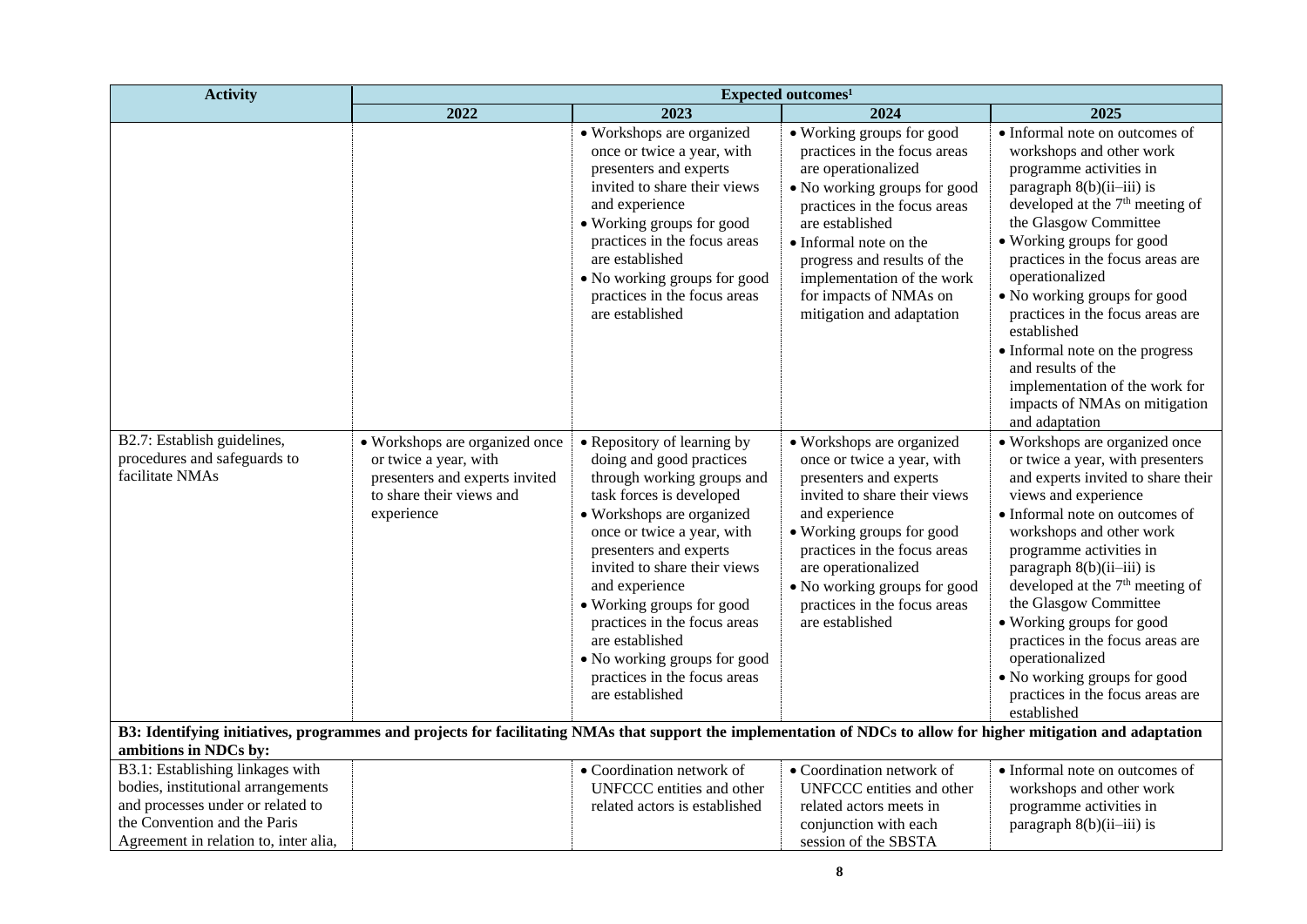| <b>Activity</b>                                                                                                                                                                                                                                                               | Expected outcomes <sup>1</sup> |                                                                                                                                                                                                                                                                                                                                                                                                                                                                                    |                                                                                                                                                                                                                                                                                                                                                                                                                                                                                    |                                                                                                                                                                                                                                                                                                                                                                                                                                                                                                                                                                                                                                                                                    |
|-------------------------------------------------------------------------------------------------------------------------------------------------------------------------------------------------------------------------------------------------------------------------------|--------------------------------|------------------------------------------------------------------------------------------------------------------------------------------------------------------------------------------------------------------------------------------------------------------------------------------------------------------------------------------------------------------------------------------------------------------------------------------------------------------------------------|------------------------------------------------------------------------------------------------------------------------------------------------------------------------------------------------------------------------------------------------------------------------------------------------------------------------------------------------------------------------------------------------------------------------------------------------------------------------------------|------------------------------------------------------------------------------------------------------------------------------------------------------------------------------------------------------------------------------------------------------------------------------------------------------------------------------------------------------------------------------------------------------------------------------------------------------------------------------------------------------------------------------------------------------------------------------------------------------------------------------------------------------------------------------------|
|                                                                                                                                                                                                                                                                               | 2022                           | 2023                                                                                                                                                                                                                                                                                                                                                                                                                                                                               | 2024                                                                                                                                                                                                                                                                                                                                                                                                                                                                               | 2025                                                                                                                                                                                                                                                                                                                                                                                                                                                                                                                                                                                                                                                                               |
| mitigation, adaptation, finance,<br>technology development and<br>transfer, and capacity-building, as<br>appropriate                                                                                                                                                          |                                | • No coordination network of<br>UNFCCC entities and other<br>related actors is established                                                                                                                                                                                                                                                                                                                                                                                         | • No coordination network of<br>UNFCCC entities and other<br>related actors is established                                                                                                                                                                                                                                                                                                                                                                                         | developed at the 7 <sup>th</sup> meeting of<br>the Glasgow Committee<br>• Coordination network of<br>UNFCCC entities and other<br>related actors meets in<br>conjunction with each session of<br>the SBSTA<br>• No coordination network of<br>UNFCCC entities and other<br>related actors is established                                                                                                                                                                                                                                                                                                                                                                           |
| B3.2: Mapping the initiatives,<br>programmes and projects at the<br>local, subnational and national<br>level, including those that support<br>Parties in meeting the requirements<br>for receiving support and provide<br>capacity-building for the<br>implementation of NMAs |                                | • Financial and technical<br>cooperation both public and<br>private in nature at different<br>levels (national, regional and<br>global) (existing initiatives<br>throughout the world (within<br>and outside the UNFCCC) is<br>mapped<br>• Financial and technical<br>cooperation both public and<br>private in nature at different<br>levels (national, regional and<br>global) (existing initiatives<br>throughout the world (within<br>and outside the UNFCCC is<br>not mapped. | • Financial and technical<br>cooperation both public and<br>private in nature at different<br>levels (national, regional and<br>global) (existing initiatives<br>throughout the world (within<br>and outside the UNFCCC) is<br>mapped<br>• Financial and technical<br>cooperation both public and<br>private in nature at different<br>levels (national, regional and<br>global) (existing initiatives<br>throughout the world (within<br>and outside the UNFCCC is<br>not mapped. | • Informal note on outcomes of<br>workshops and other work<br>programme activities in<br>paragraph $8(b)(ii-iii)$ is<br>developed at the 7 <sup>th</sup> meeting of<br>the Glasgow Committee<br>• Financial and technical<br>cooperation both public and<br>private in nature at different<br>levels (national, regional and<br>global) (existing initiatives<br>throughout the world (within<br>and outside the UNFCCC) is<br>mapped<br>• Financial and technical<br>cooperation both public and<br>private in nature at different<br>levels (national, regional and<br>global) (existing initiatives<br>throughout the world (within<br>and outside the UNFCCC is not<br>mapped. |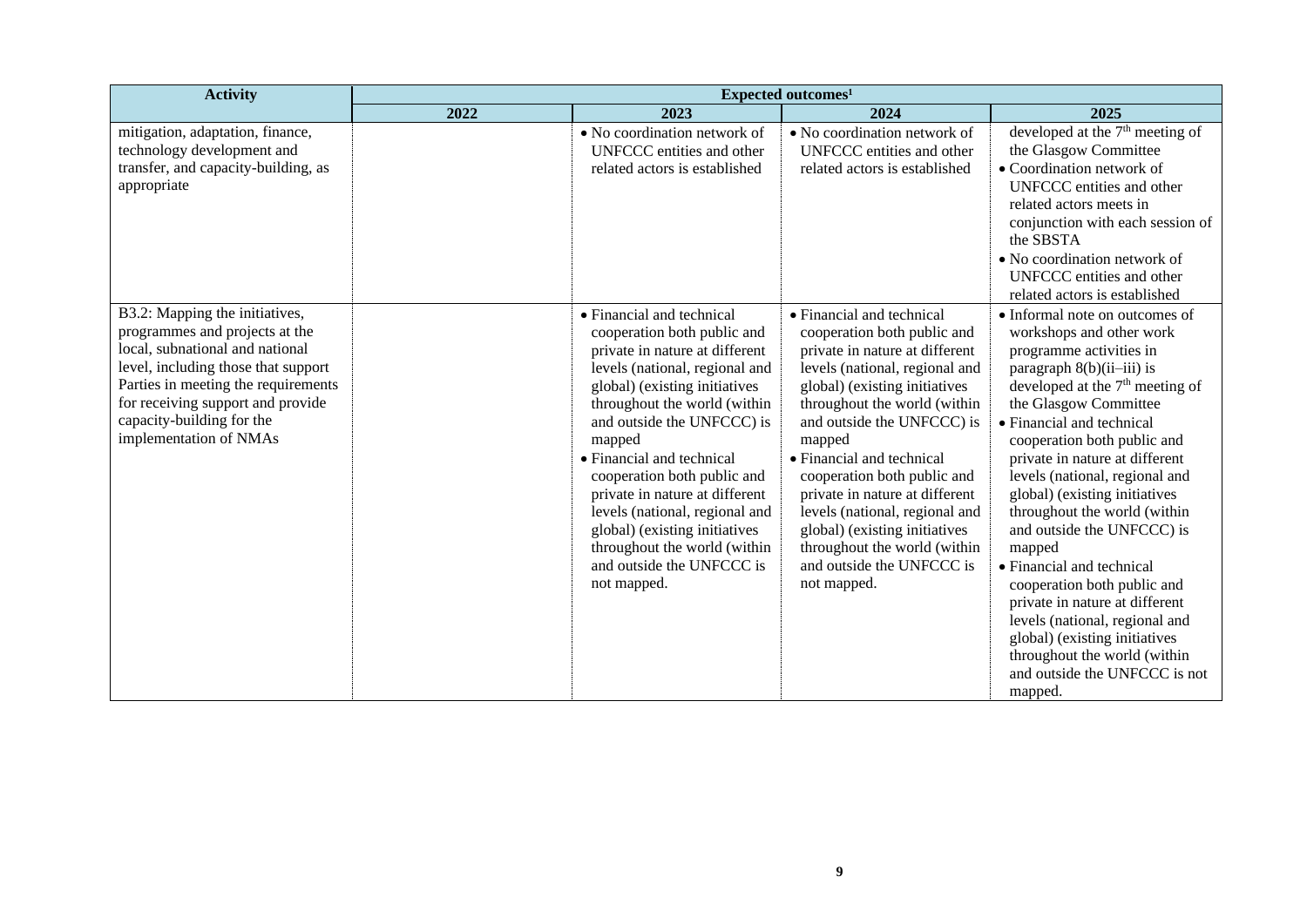## **2. Specifications for the UNFCCC web-based platform**

## **A. Functions**

#### **1. Recording information on non-market approaches**

- (a) Registering/recording non-market approaches, including through links to related web-based platforms on the UNFCCC platform:
	- Identification / registration of:
		- o NMAs and actions based on NMAs
		- o NMAs based on submitted NDCs with information related to the NDCs
	- Information hub to support the registration/recording of NMAs
	- Registering/recording activities submitted by:
		- o More than two Parties consistent with the mandate
		- o More than one participating Party
		- o Parties and observer organizations including existing activities
	- Not registering/recording proposals, ideas or concepts for non-market approaches that have not been voluntarily identified by the Parties involved
	- Recording information on NMAs that:
		- o Is identified by the participating Parties on a voluntary basis
		- o Involves more than one participating Party;
		- o Does not involve the transfer of any mitigation outcomes;
		- o Facilitates the implementation of NDCs of host Parties and contributes to achieving the long-term temperature goal of the Paris Agreement;
		- o Is conducted in a manner that respects, promotes and considers respective obligations of Parties on human rights, the right to health, the rights of indigenous peoples, local communities, migrants, children, persons with disabilities and people in vulnerable situations and the right to development, as well as gender equality, empowerment of women and intergenerational equity, consistently with the eleventh preambular paragraph of the Paris Agreement;
	- Minimizes and, where possible, avoids negative environmental, economic and social impactsRegistering/recording non-market approaches, by linking to other related websites to avoid duplication:
		- o NMAs should not be copied and pasted from their own websites into the web-based platform
		- o Link to existing external platforms and websites with additional information to facilitate access to these with a view to identifying synergies and co-benefits
- (b) Recording lessons learned and best practices in developing and implementing non-market approaches by:
	- Facilitating learning by doing
	- Facilitating exchange of lessons learned
	- Facilitating exchange of good/best practices
	- Including new, ongoing and past cooperation, and highlighting best practices and lessons learned
- (c) Recording impacts of non-market approaches:
	- A record of the quantum of emissions reductions achieved from a project
	- Non-carbon benefits, including adaptation and other co-benefits, as appropriate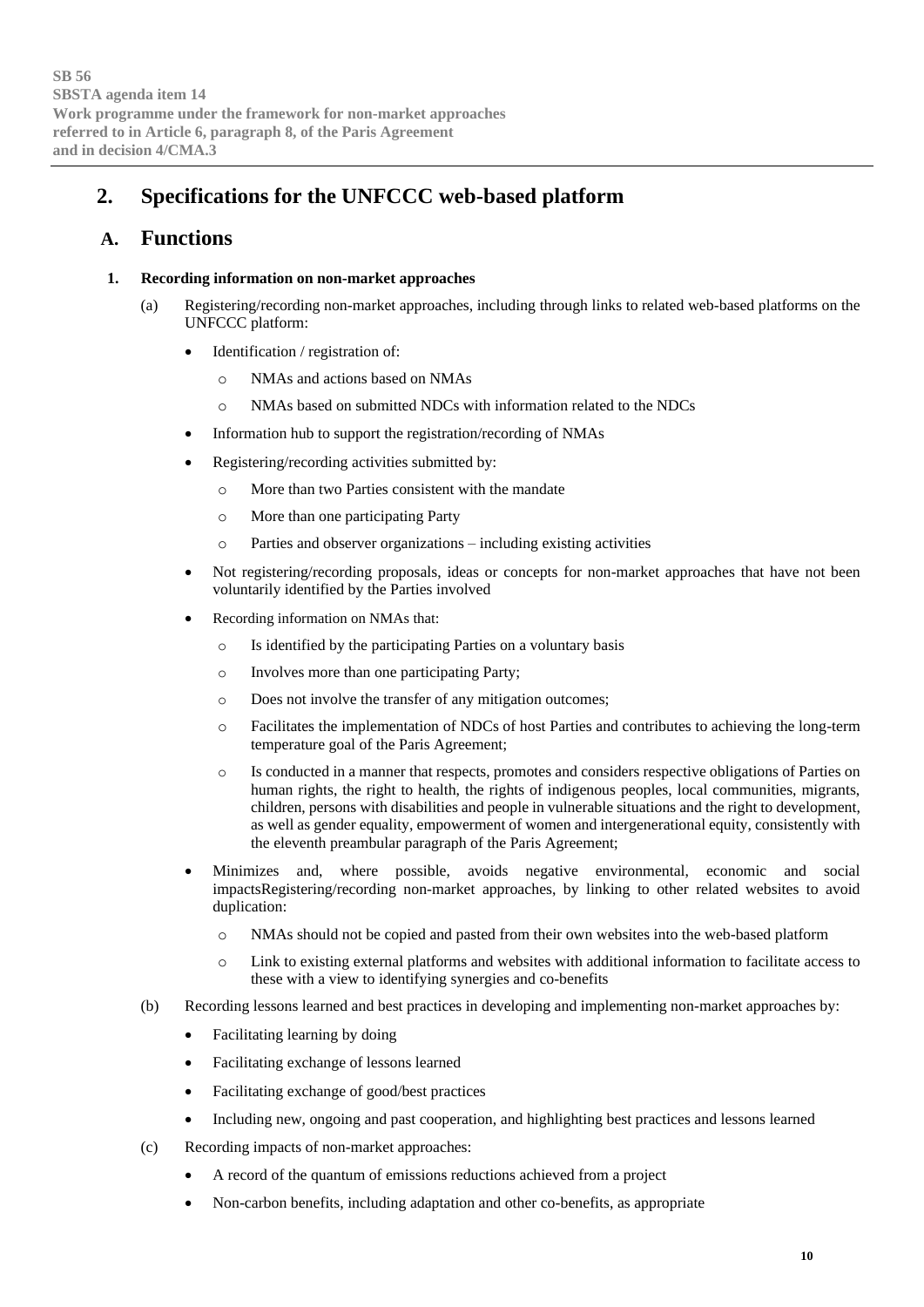- Recording impacts of non-market approaches voluntarily identified by Parties
- Recording the information identified through the work programme

#### **2. Exchanging information on non-market approaches**

- (a) Exchanging information on identifying, developing and implementing non-market approaches:
	- The ability to contact potential partners
	- Knowledge sharing
	- Bringing together ideas for, and examples of, non-market approaches
	- Easy sharing/exchange of information about NMAs
	- Replicating successful NMAs, including in the local, subnational, national and global context
	- Facilitating enabling environments and successful policy frameworks
	- Enhancing the engagement in NMAs by the private sector, civil society organizations and vulnerable and impacted sectors and communities
	- Leverage and generate mitigation co-benefits resulting from adaptation actions and/or economic diversification plans that assist the implementation of NDCs
	- Promoting cooperation on NMAs between Parties that supports the implementation of ambitious NDCs contributing to the achievement of the long-term temperature goal of the Paris Agreement, including in relation to the development of NMAs
	- Estimating and report the impacts of NMAs on mitigation and adaptation
	- Establishing guidelines, procedures and safeguards to facilitate NMAs
- (b) Searching recorded information on non-market approaches on the UNFCCC web-based platform:
	- Sorting information
	- Searching and filtering by:
		- o Key words
		- o Tags
		- o Categorization between mitigation and adaptation, including joint mitigation and adaptation
		- o Categorization by focus area
		- o Participants, including Parties and regions, in non-market approaches
		- o Information by work programme activity
	- Information should be easily searchable by any end user
- (c) Linking the platform and the centralized accounting and reporting platform of Article 6.2 to ensure that there is no transaction or possibility of transaction of mitigation outcomes
- (d) No linking the platform and the centralized accounting and reporting platform of Article 6.2

#### **3. Supporting identification of opportunities for participating Parties to identify, develop and implement non-market approaches**

- (a) Matching needs for support for identifying, developing and implementing non-market approaches with opportunities:
	- Matching function between:
		- o Needs and the provision of means of implementation (finance, technological transfer and capacity building) to support initiatives
		- o Needs of NDCs and means of implementation from existing cooperative sources (both public and private) and generating new programmes
	- The platform can function in a way similar to the NAMA registry or the CDM bazaar recognizing that the framework in itself is not a funding mechanism
	- Important to specify correct definition of the matching function as it will be key to starting to direct the use of resources from the supply and not from the demand side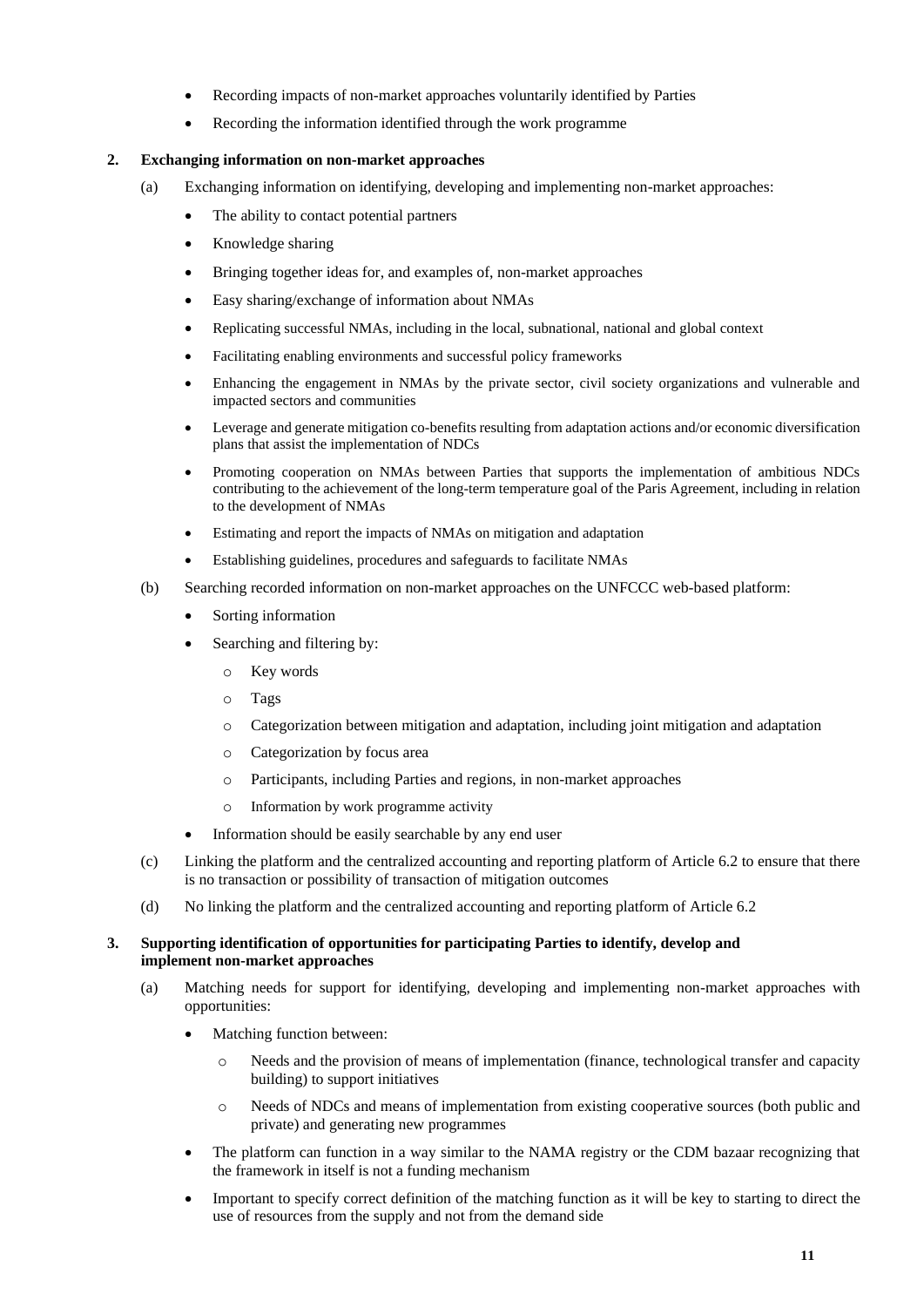- Have an administration to ensure the matchmaking of needs and initial existing initiatives within the platform and periodic reporting on the achievements to the Glasgow Committee
- (b) No matching functionalities on needs for support for identifying, developing and implementing non-market approaches and opportunities:
	- Matchmaking can be self-directed by Parties on the basis of information captured on the web-based platform, which could include needs for expertise, capacity building, technical support, finance, or technology
	- As NMAs are being identified by the participating parties on a voluntary basis and involve more than one participating party, all NMAs reflected on the web-based platform will already by matched with at least two Parties who have voluntarily identified that NMA
- (c) Supporting identification, development and implementation of NMAs
	- Tools and knowledge products that describe best practice and lessons learned for NMA identification
	- Tools and knowledge products that describe best practice and lessons learned for NMA development
	- Tools and knowledge products that describe best practice and lessons learned for NMA implementation
- (d) Mapping opportunities for support to NMAs:
	- Identify, register/record and map NMA financial and technical cooperation throughout the world:
		- o Initiatives, programmes and projects
		- o Public and private sources
		- o Bilateral and multilateral channels
		- o At different levels (national, regional/multiparty, and global/multi-region)
		- o Within/outside the UNFCCC
		- o Modalities of access
	- Do not identify, register/record or map NMA financial and technical cooperation throughout the world
	- Mapping opportunities according to the criteria to be developed for the framework
	- Virtual tools to support the mapping of NMA actions' needs and initiatives, programmes and projects for the provision of means of implementation
	- No virtual tools to support the mapping of NMA actions' needs and initiatives, programmes and projects for the provision of means of implementation
	- Identifying virtual tools to support the mapping of NMAs
- (e) Providing information on NMAs:
	- If there are initiatives that match NMAs, estimate outcomes achieved from an NMA project
	- Information for framing the scaling up of the NMA process through the formulation of country, national and regional profiles based on NDC needs
	- Focus area of NMA
	- General description of NMA
	- Positive and other experiences of existing linkages, synergies, coordination and implementation in relation to NMAs
	- Opportunities to scale or replicate NMAs
	- Description of how the NMA is conducted in a manner that respects, promotes and considers respective obligations of Parties on human rights, the right to health
	- Description of how the NMA minimizes and, where possible, avoids negative environmental, economic and social impacts
	- Description of how the NMA aims to promote mitigation and adaptation ambition
	- Description of how the NMA aims to enhance participation of public and private sector and civil society organizations in the implementation of NDCs
	- Description of how the NMA aims to enable opportunities for coordination across instruments and relevant institutional arrangements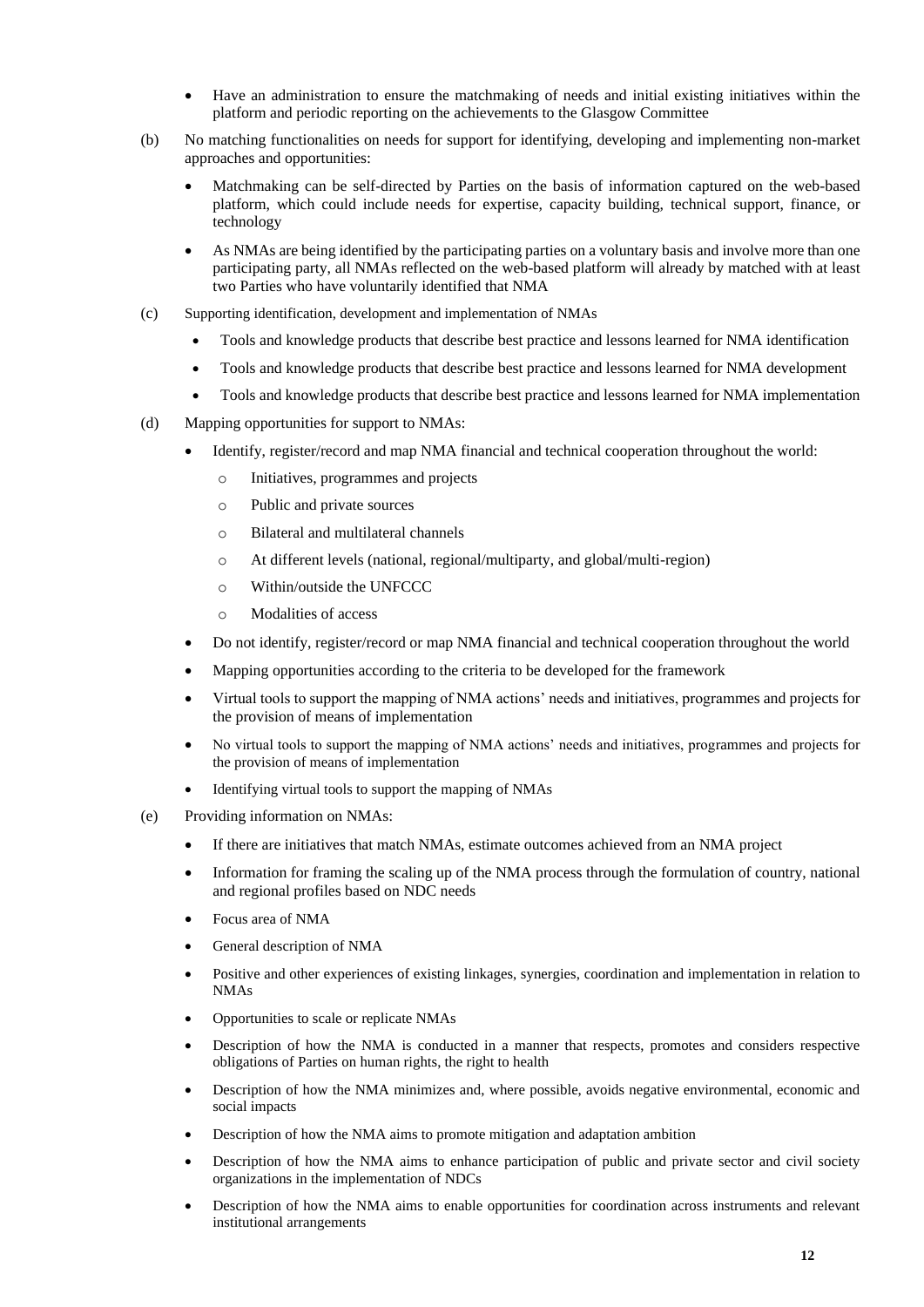- (f) Inviting support for developing and implementing non-market approaches:
	- Open invitations to create, join, or contribute to NMA approaches, potentially as an open forum
- (g) Not inviting support for developing and implementing non-market approaches
- (h) Inviting engagement in identifying, developing, and implementing NMAs
	- Open invitations to create, join, or contribute to NMA approaches, potentially as an open forum
- (i) Facilitating networking between stakeholders:
	- Facilitating connections by including contact information and easily navigable/searchable content, as well as links to existing bodies, institutions, programmes, initiatives and websites that are relevant to the given NMA
	- Enhancing regional and global agreements/alliances
	- Not enhancing regional and global agreements/alliances
- (j) Facilitating coordination between Parties and other relevant actors, including civil society and the private sector
- (k) Providing learning materials for identifying, developing and implementing non-market approaches, including for the development of new initiatives, programmes and projects

#### **4. Other/cross-cutting**

- (a) Providing information on conditional elements of NDCs and/or long-term low-emission development strategies that require support from other Parties as a function of the UNFCCC web-based platform:
	- Governments as main users to register NDC (prioritizing conditional part) in order to receive support with means of implementation through NMA
- (b) Not providing information on conditional elements of NDCs and/or long-term low-emission development strategies that require support from other Parties as a function of the UNFCCC web-based platform
- (c) Providing information on elements of NDCs and/or long-term low-emission development strategies that require support from other Parties as a function of the UNFCCC web-based platform:
	- Governments as main users to register NDC in order to receive support with means of implementation through NMA
- (d) Providing information on NDCs and long-term strategies where ambition could be enhanced through the facilitation and coordination of an NMA
- (e) Working with Indigenous peoples with regard to NMAs for enhancing climate actions, through representatives chosen by themselves in accordance with their own procedures
- (f) Registering sectoral, regional or global profiles of the needs for preparing corresponding initiatives:
	- Article 6.8 does not contain a registry and it is not a financial mechanism, therefore registration is not a function of the Platform and there is no provision of support or means of implementation through the Platform.
	- Scaling up the process through the development of country, national and regional profiles on the basis of NDC needs
	- Supporting the development of country profiles, regional profiles (multi-party) and global profiles (multiregion)
	- Mapping public and private financial and technical cooperation at different levels (national, regional/multiparty, and global/multi-region) (existing initiatives throughout the world (within and outside the UNFCCC)
- (g) Article 6.8 does not contain a registry, therefore registration is not a function of the Platform.
- (h) NMAs are not necessarily programmes or projects.
- (i) Not registering sectoral, regional or global profiles of the needs
- (j) Proposing and generating new programmes:
	- Administration of the platform can also propose and generate new programmes according to NDC needs identified at different levels (taking into account country, regional and global profiles)
- (k) Working with indigenous peoples and local communities: